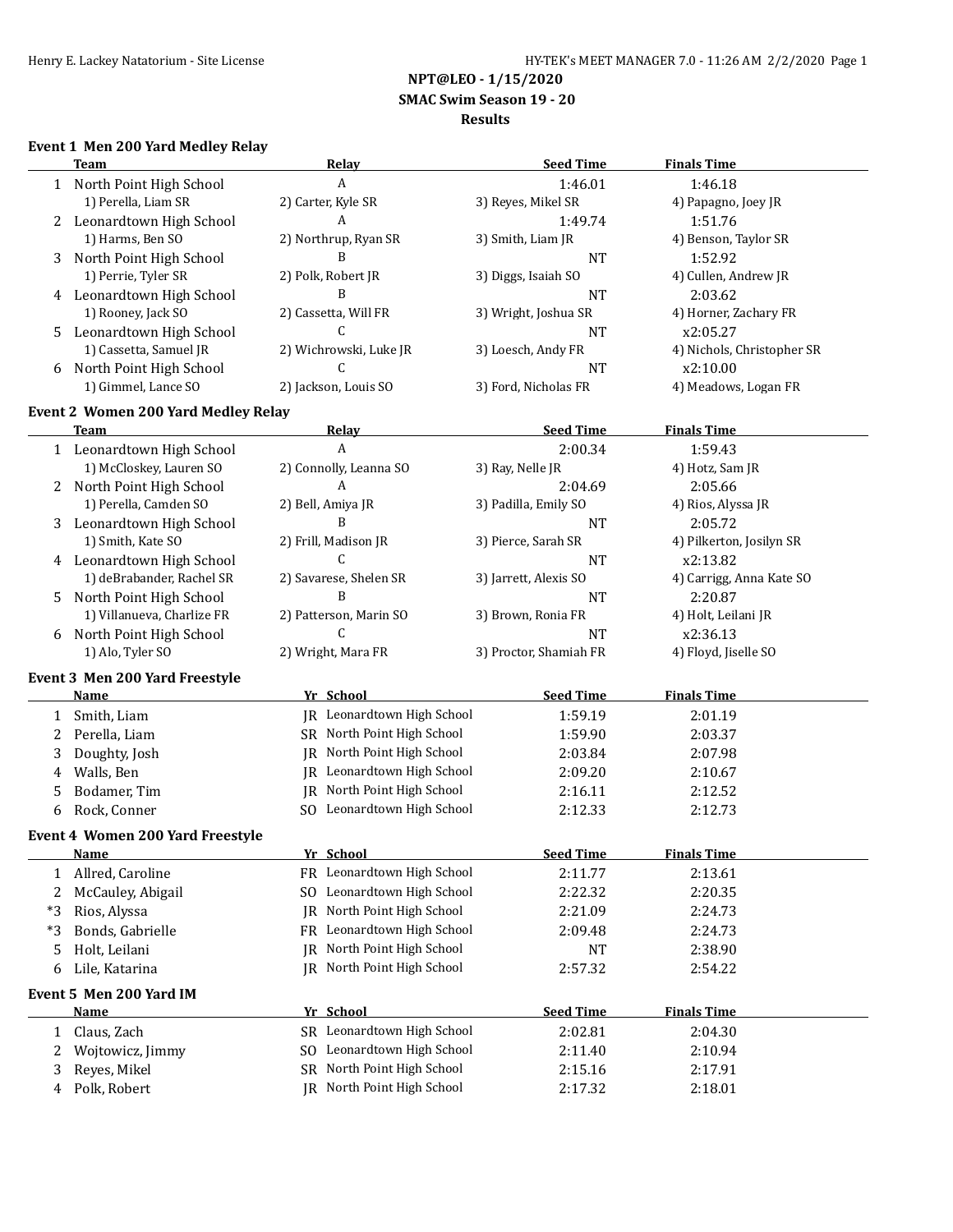# **NPT@LEO - 1/15/2020 SMAC Swim Season 19 - 20**

#### **Results**

|  | (Event 5 Men 200 Yard IM) |  |
|--|---------------------------|--|
|--|---------------------------|--|

|       | <b>Name</b>                            |    | Yr School                  | <b>Seed Time</b> | <b>Finals Time</b> |  |
|-------|----------------------------------------|----|----------------------------|------------------|--------------------|--|
| 5     | Northrup, Ryan                         |    | SR Leonardtown High School | 2:22.93          | 2:21.96            |  |
| 6     | Madigan, Daniel                        |    | FR North Point High School | 2:29.91          | 2:32.44            |  |
|       | Event 6 Women 200 Yard IM              |    |                            |                  |                    |  |
|       | <b>Name</b>                            |    | Yr School                  | <b>Seed Time</b> | <b>Finals Time</b> |  |
| 1     | Duke, Amaya                            |    | SO Leonardtown High School | <b>NT</b>        | 2:25.57            |  |
| 2     | Smith, Kate                            |    | SO Leonardtown High School | 2:27.42          | 2:28.20            |  |
| 3     | Pierce, Sarah                          |    | SR Leonardtown High School | 2:34.87          | 2:34.66            |  |
| 4     | Padilla, Emily                         |    | SO North Point High School | 2:50.06          | 2:50.17            |  |
| 5     | Villanueva, Charlize                   |    | FR North Point High School | 2:56.91          | 2:51.91            |  |
| 6     | Jarboe, Sara                           |    | IR North Point High School | 2:53.14          | 2:52.38            |  |
|       |                                        |    |                            |                  |                    |  |
|       | <b>Event 7 Men 50 Yard Freestyle</b>   |    |                            |                  |                    |  |
|       | Name                                   |    | Yr School                  | <b>Seed Time</b> | <b>Finals Time</b> |  |
| 1     | Papagno, Joey                          |    | JR North Point High School | 23.19            | 23.06              |  |
| 2     | Harms, Ben                             |    | SO Leonardtown High School | 24.23            | 23.84              |  |
| 3     | Perrie, Tyler                          |    | SR North Point High School | 23.51            | 24.12              |  |
| 4     | Cullen, Andrew                         | IR | North Point High School    | 25.17            | 24.85              |  |
| 5     | Benson, Taylor                         |    | SR Leonardtown High School | 25.13            | 25.13              |  |
| 6     | Jamsiuk, Zach                          |    | SO Leonardtown High School | 25.89            | 25.91              |  |
|       | Miller, Richard                        |    | SR North Point High School | 26.64            | X26.05             |  |
| $---$ | Kline, Steven                          |    | JR North Point High School | 28.12            | X26.12             |  |
| $---$ | Magda, Ayden                           |    | IR Leonardtown High School | 27.61            | X27.27             |  |
| $---$ | Gimmel, Lance                          |    | SO North Point High School | 27.22            | X28.25             |  |
| $---$ | Bryan, Caleb                           |    | SO Leonardtown High School | 30.63            | X28.70             |  |
| $---$ | Coleman, Thomas                        |    | SO Leonardtown High School | 29.12            | X29.32             |  |
|       | <b>Event 8 Women 50 Yard Freestyle</b> |    |                            |                  |                    |  |
|       | <b>Name</b>                            |    | Yr School                  | <b>Seed Time</b> | <b>Finals Time</b> |  |
| 1     | Bell, Amiya                            |    | JR North Point High School | 27.91            | 27.59              |  |
| 2     | Allred, Adrianne                       |    | FR Leonardtown High School | 28.81            | 28.34              |  |
| 3     | Jarrett, Alexis                        |    | SO Leonardtown High School | NT               | 29.47              |  |
| 4     | Patterson, Marin                       |    | SO North Point High School | 29.91            | 30.83              |  |
| 5     | Ball, Jordan                           | IR | North Point High School    | 30.17            | 30.89              |  |
| ---   | Jones, Ava                             |    | FR Leonardtown High School | 29.86            | X30.08             |  |
| $---$ | Kosich, Julia                          |    | FR Leonardtown High School | 30.76            | X30.73             |  |
| ---   | Konecny, Emily                         |    | FR Leonardtown High School | 32.00            | X32.03             |  |
| $---$ | Brown, Zora                            |    | FR North Point High School | <b>NT</b>        | X32.89             |  |
|       | Allison, Samantha                      |    | JR North Point High School | 35.55            | X35.05             |  |
|       | McCammon, Blythe                       |    | SO North Point High School | 36.06            | X36.60             |  |
| $---$ | Savarese, Shelen                       |    | SR Leonardtown High School | 29.45            | DQ                 |  |
|       | False start                            |    |                            |                  |                    |  |
|       | Event 11 Men 100 Yard Butterfly        |    |                            |                  |                    |  |
|       | <b>Name</b>                            |    | Yr School                  | <b>Seed Time</b> | <b>Finals Time</b> |  |
| 1     | Claus, Zach                            |    | SR Leonardtown High School | 56.58            | 55.88              |  |
| 2     | Reyes, Mikel                           |    | SR North Point High School | 57.11            | 56.94              |  |
| 3     | Carter, Kyle                           |    | SR North Point High School | 59.46            | 58.35              |  |
| 4     | Wojtowicz, Jimmy                       |    | SO Leonardtown High School | 58.68            | 59.83              |  |
| 5     | Diggs, Isaiah                          |    | SO North Point High School | 1:00.52          | 1:01.76            |  |
| 6     | Wright, Joshua                         |    | SR Leonardtown High School | 1:05.07          | 1:05.53            |  |
|       |                                        |    |                            |                  |                    |  |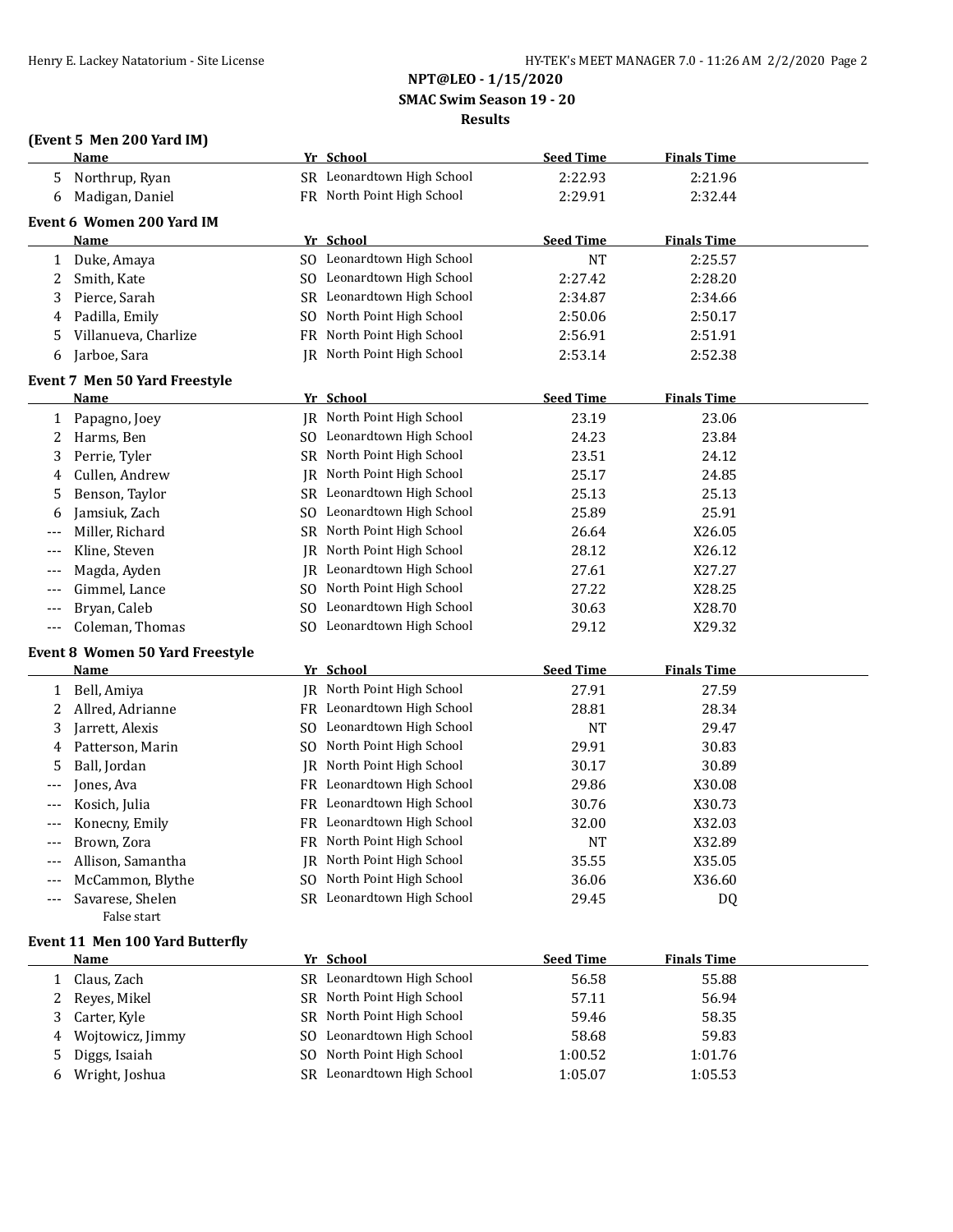## **NPT@LEO - 1/15/2020 SMAC Swim Season 19 - 20**

#### **Results**

## **Event 12 Women 100 Yard Butterfly**

|              | <b>Name</b>                                    |           | Yr School                         | <b>Seed Time</b>      | <b>Finals Time</b>             |  |
|--------------|------------------------------------------------|-----------|-----------------------------------|-----------------------|--------------------------------|--|
| 1            | Ray, Nelle                                     |           | IR Leonardtown High School        | 1:00.06               | 1:00.48                        |  |
| 2            | Pierce, Sarah                                  |           | SR Leonardtown High School        | 1:08.87               | 1:10.74                        |  |
| 3            | Wojtowicz, Jenny                               |           | FR Leonardtown High School        | 1:07.32               | 1:12.42                        |  |
| 4            | Padilla, Emily                                 |           | SO North Point High School        | 1:08.73               | 1:13.38                        |  |
| 5            | Brown, Zora                                    | <b>FR</b> | North Point High School           | 1:28.65               | 1:27.52                        |  |
| ---          | Brown, Ronia                                   |           | FR North Point High School        | 1:38.80               | <b>NS</b>                      |  |
|              |                                                |           |                                   |                       |                                |  |
|              | Event 13 Men 100 Yard Freestyle                |           |                                   |                       |                                |  |
|              | Name                                           |           | Yr School                         | <b>Seed Time</b>      | <b>Finals Time</b>             |  |
| $\mathbf{1}$ | Papagno, Joey                                  |           | IR North Point High School        | 53.21                 | 52.21                          |  |
| 2            | Konecny, Alex                                  |           | SR Leonardtown High School        | 53.33                 | 53.83                          |  |
| 3            | Smith, Liam                                    |           | <b>IR</b> Leonardtown High School | 54.19                 | 54.28                          |  |
| 4            | Jamsiuk, Zach                                  |           | SO Leonardtown High School        | 57.62                 | 56.64                          |  |
| 5            | Lile, Kristof                                  |           | SR North Point High School        | <b>NT</b>             | 56.84                          |  |
| 6            | Bodamer, Tim                                   |           | JR North Point High School        | 57.62                 | 58.75                          |  |
|              | Event 14 Women 100 Yard Freestyle              |           |                                   |                       |                                |  |
|              | Name                                           |           | Yr School                         | <b>Seed Time</b>      | <b>Finals Time</b>             |  |
| 1            | Perella, Camden                                |           | SO North Point High School        | 59.80                 | 59.55                          |  |
| 2            | Connolly, Leanna                               |           | SO Leonardtown High School        | 1:01.30               | 1:00.97                        |  |
| 3            | Allred, Caroline                               |           | FR Leonardtown High School        | 1:00.19               | 1:01.02                        |  |
| 4            | Allred, Adrianne                               |           | FR Leonardtown High School        | 1:02.20               | 1:01.67                        |  |
| 5            | Ball, Jordan                                   |           | JR North Point High School        | 1:07.31               | 1:08.61                        |  |
| 6            | Carman, Kate                                   |           | SR North Point High School        | 1:08.56               | 1:13.21                        |  |
|              |                                                |           |                                   |                       |                                |  |
|              | Event 15 Men 500 Yard Freestyle<br><b>Name</b> |           | Yr School                         | <b>Seed Time</b>      | <b>Finals Time</b>             |  |
|              |                                                |           | JR Leonardtown High School        | 5:57.25               |                                |  |
|              | 1 Walls, Ben                                   |           | SO Leonardtown High School        |                       | 5:57.17                        |  |
| 2            | Rock, Conner                                   |           |                                   | 5:56.56               | 5:58.78                        |  |
| 3            | Benson, Taylor                                 |           | SR Leonardtown High School        | 6:05.10               | 6:02.05                        |  |
| 4            | Doughty, Josh                                  |           | <b>IR</b> North Point High School | 5:54.92               | 6:03.02                        |  |
| 5            | Avila, Fernando                                |           | SR North Point High School        | 6:22.77               | 6:24.50                        |  |
| 6            | Scott, Myles                                   |           | JR North Point High School        | 6:28.49               | 6:30.17                        |  |
|              | Event 16 Women 500 Yard Freestyle              |           |                                   |                       |                                |  |
|              | <b>Name</b>                                    |           | Yr School                         | <b>Seed Time</b>      | <b>Finals Time</b>             |  |
| 1            | Wojtowicz, Jenny                               |           | FR Leonardtown High School        | 6:12.43               | 5:46.59                        |  |
| 2            | Hotz, Sam                                      |           | IR Leonardtown High School        | <b>NT</b>             | 5:59.84                        |  |
|              | 3 Scott, Laura                                 |           | SR Leonardtown High School        | 6:11.94               | 6:02.07                        |  |
| 4            | Rios, Alyssa                                   |           | JR North Point High School        | 6:29.96               | 6:28.49                        |  |
| 5            | Jarboe, Sara                                   | IR        | North Point High School           | 7:13.51               | 7:14.18                        |  |
| 6            | Short, Shannon                                 | IR        | North Point High School           | <b>NT</b>             | 7:40.75                        |  |
|              | Event 17 Men 200 Yard Freestyle Relay          |           |                                   |                       |                                |  |
|              | <b>Team</b>                                    |           | <b>Relay</b>                      | <b>Seed Time</b>      | <b>Finals Time</b>             |  |
|              |                                                |           | A                                 | 1:34.09               | 1:35.44                        |  |
|              | 1 North Point High School                      |           |                                   | 3) Polk, Robert JR    |                                |  |
|              | 1) Perrie, Tyler SR<br>North Point High School |           | 2) Carter, Kyle SR<br>B           | <b>NT</b>             | 4) Papagno, Joey JR<br>1:42.34 |  |
| 2            | 1) Cullen, Andrew JR                           |           | 2) Martin, Brandon SO             | 3) Machnicki, Luke FR | 4) Lile, Kristof SR            |  |
|              | Leonardtown High School                        |           | B                                 | <b>NT</b>             | 1:46.08                        |  |
| 3            | 1) Northrup, Ryan SR                           |           | 2) Horner, Zachary FR             | 3) Loesch, Andy FR    | 4) Jamsiuk, Zach SO            |  |
|              |                                                |           |                                   |                       |                                |  |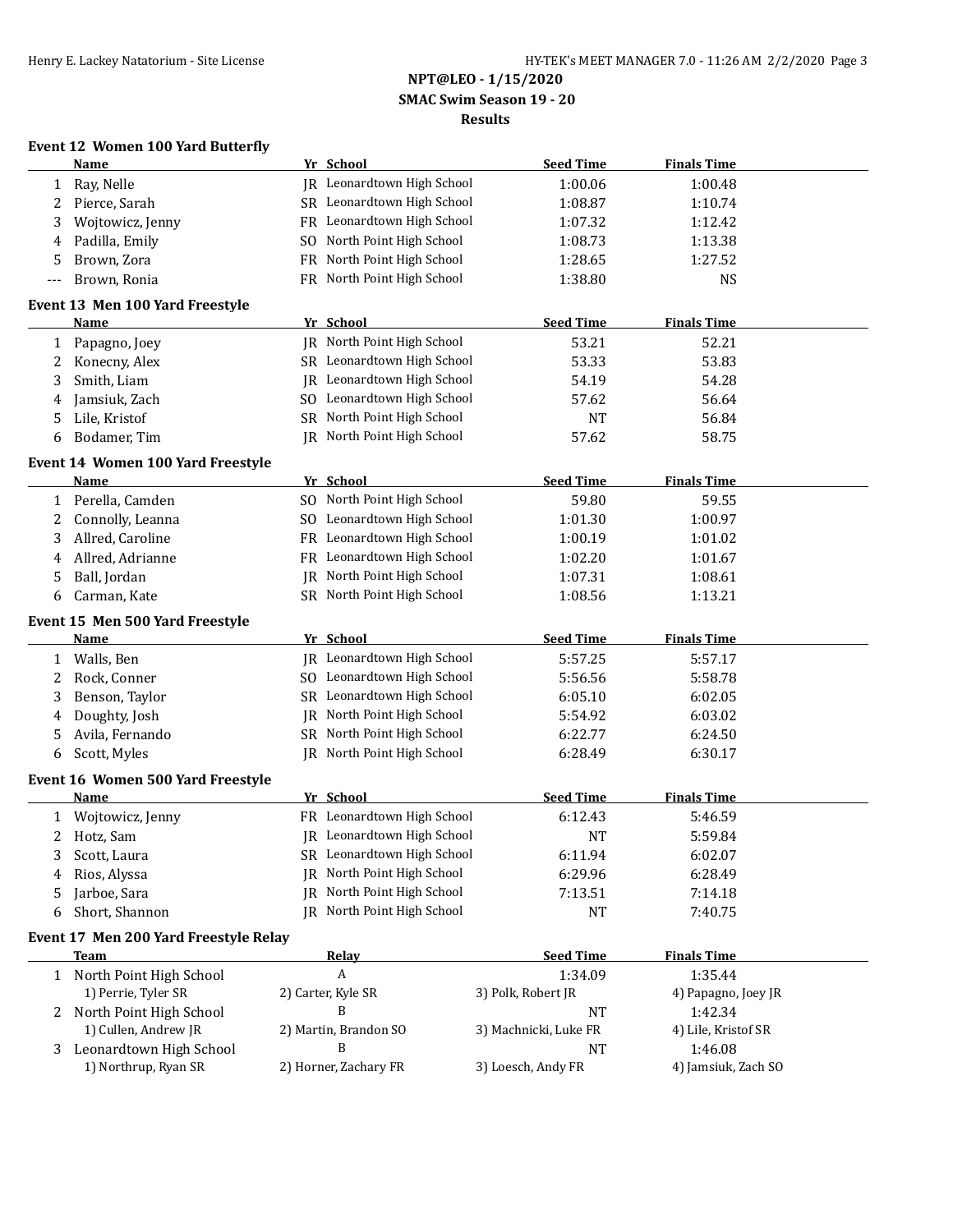**NPT@LEO - 1/15/2020**

 **SMAC Swim Season 19 - 20**

#### **Results**

## **(Event 17 Men 200 Yard Freestyle Relay)**

|              | <b>Team</b>                                | Relay                      | <b>Seed Time</b>       | <b>Finals Time</b>     |
|--------------|--------------------------------------------|----------------------------|------------------------|------------------------|
| 4            | North Point High School                    | C                          | <b>NT</b>              | x1:50.84               |
|              | 1) Madigan, Daniel FR                      | 2) Meadows, Logan FR       | 3) Sherman, Orande FR  | 4) Ford, Nicholas FR   |
|              | Leonardtown High School                    | A                          | 1:35.91                | <b>DQ</b>              |
|              | False start                                |                            |                        |                        |
|              | 1) Wojtowicz, Jimmy SO                     | 2) Harms, Ben SO           | 3) Konecny, Alex SR    | 4) Claus, Zach SR      |
|              | Leonardtown High School                    | C                          | <b>NT</b>              | <b>DQ</b>              |
|              | False start                                |                            |                        |                        |
|              | 1) Nichols, Christopher SR                 | 2) Johnson, Russell FR     | 3) Rooney, Jack SO     | 4) Wright, Joshua SR   |
|              | Event 18 Women 200 Yard Freestyle Relay    |                            |                        |                        |
|              | <b>Team</b>                                | <u>Relav</u>               | <b>Seed Time</b>       | <b>Finals Time</b>     |
|              | 1 Leonardtown High School                  | A                          | 1:50.23                | 1:53.14                |
|              | 1) Allred, Adrianne FR                     | 2) Smith, Kate SO          | 3) Allred, Caroline FR | 4) Connolly, Leanna SO |
|              | 2 North Point High School                  | A                          | 1:54.22                | 1:54.29                |
|              | 1) Perella, Camden SO                      | 2) Padilla, Emily SO       | 3) Rios, Alyssa JR     | 4) Bell, Amiya JR      |
| 3            | Leonardtown High School                    | B                          | <b>NT</b>              | 1:57.54                |
|              | 1) Carrigg, Anna Kate SO                   | 2) Pilkerton, Josilyn SR   | 3) Savarese, Shelen SR | 4) Jarrett, Alexis SO  |
|              | 4 Leonardtown High School                  | C                          | <b>NT</b>              | x2:00.10               |
|              | 1) Jones, Ava FR                           | 2) Francis, Jacquelyn SO   | 3) Kosich, Julia FR    | 4) O'Connor, Anne JR   |
| 5            | North Point High School                    | B                          | <b>NT</b>              | 2:03.92                |
|              | 1) Villanueva, Charlize FR                 | 2) Carman, Kate SR         | 3) Patterson, Marin SO | 4) Ball, Jordan JR     |
| 6            | North Point High School                    | $\mathsf{C}$               | <b>NT</b>              | x2:22.79               |
|              | 1) Allison, Samantha JR                    | 2) McCammon, Blythe SO     | 3) Proctor, Shamiah FR | 4) Wright, Mara FR     |
|              | Event 19 Men 100 Yard Backstroke           |                            |                        |                        |
|              | <u>Name</u>                                | Yr School                  | <b>Seed Time</b>       | <b>Finals Time</b>     |
|              | 1 Perella, Liam                            | SR North Point High School | 1:02.76                | 1:01.53                |
| 2            | Diggs, Isaiah                              | SO North Point High School | 1:03.25                | 1:04.55                |
| 3            | Konecny, Alex                              | SR Leonardtown High School | 1:03.33                | 1:05.79                |
| 4            | Harms, Ben                                 | SO Leonardtown High School | 1:05.62                | 1:07.54                |
| 5            | Davis, Laron                               | FR North Point High School | 1:09.94                | 1:08.73                |
| 6            | Cassetta, Samuel                           | JR Leonardtown High School | 1:12.55                | 1:12.40                |
|              |                                            |                            |                        |                        |
|              | Event 20 Women 100 Yard Backstroke<br>Name | Yr School                  | <b>Seed Time</b>       | <b>Finals Time</b>     |
|              | Ray, Nelle                                 | JR Leonardtown High School | <b>NT</b>              | 1:02.93                |
| 1<br>2       | McCloskey, Lauren                          | SO Leonardtown High School | 1:06.14                | 1:06.35                |
|              | Hotz, Sam                                  | JR Leonardtown High School | 1:07.39                | 1:08.68                |
| 3            | Perella, Camden                            | SO North Point High School |                        | 1:12.88                |
| 4            | Villanueva, Charlize                       | FR North Point High School | 1:06.55                |                        |
| 5            |                                            |                            | 1:19.08                | 1:17.94                |
| 6            | Floyd, Jiselle                             | SO North Point High School | 1:26.79                | 1:27.71                |
|              | <b>Event 21 Men 100 Yard Breaststroke</b>  |                            |                        |                        |
|              | <b>Name</b>                                | Yr School                  | <b>Seed Time</b>       | <b>Finals Time</b>     |
| $\mathbf{1}$ | Polk, Robert                               | JR North Point High School | 1:09.78                | 1:09.79                |
| 2            | Carter, Kyle                               | SR North Point High School | 1:07.95                | 1:10.54                |
| 3            | Northrup, Ryan                             | SR Leonardtown High School | 1:08.83                | 1:10.71                |
| 4            | Madigan, Daniel                            | FR North Point High School | 1:14.14                | 1:14.97                |
| 5            | Cassetta, Will                             | FR Leonardtown High School | 1:17.66                | 1:15.81                |
| 6            | Wichrowski, Luke                           | JR Leonardtown High School | 1:18.02                | 1:18.57                |